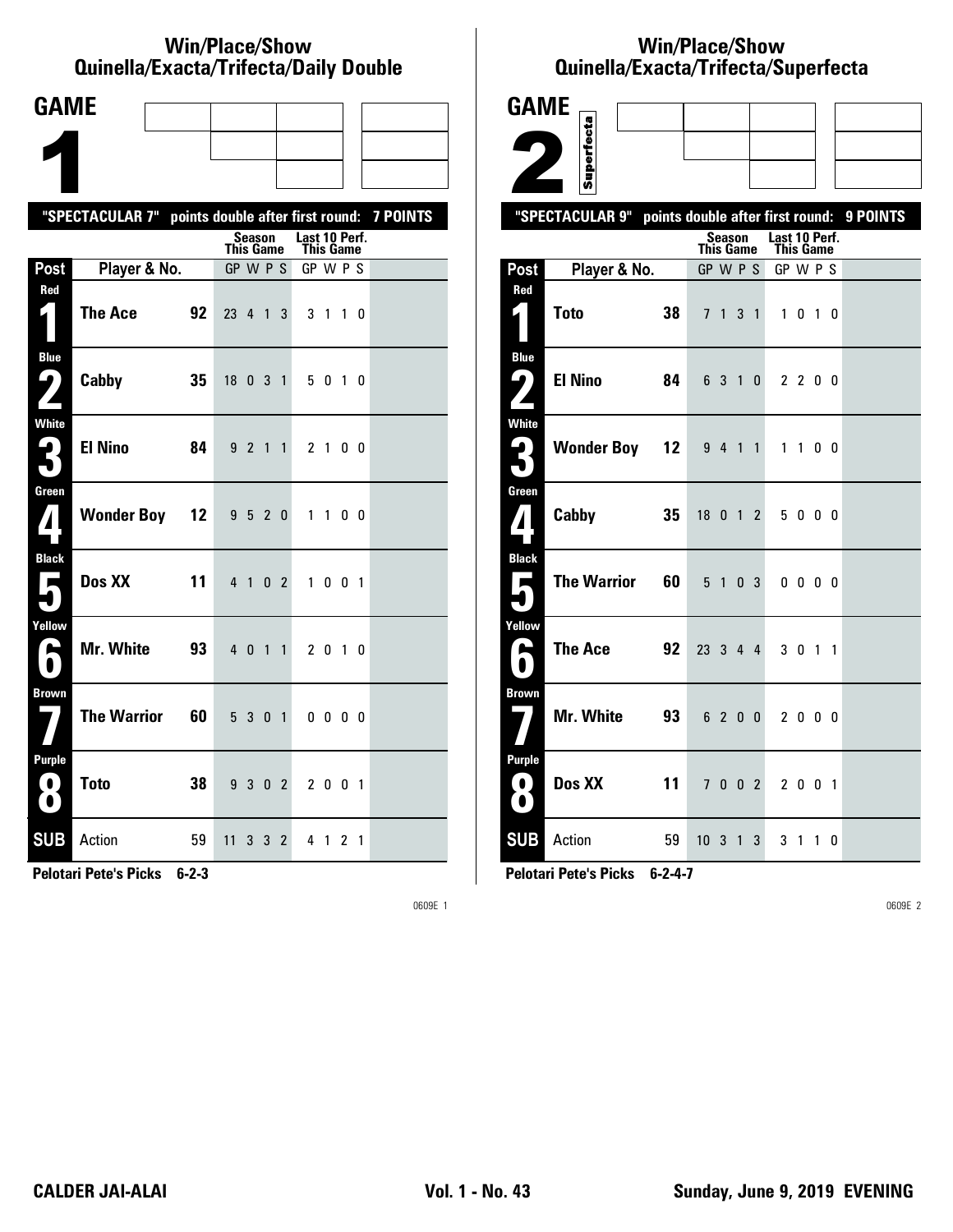#### **Win/Place/Show Qui nel la/Exacta/Tri fecta/Pick 5**

| <b>GAME</b>                             |                                                           |    |                              |         |                 |                |               |           |                |  |
|-----------------------------------------|-----------------------------------------------------------|----|------------------------------|---------|-----------------|----------------|---------------|-----------|----------------|--|
|                                         |                                                           |    |                              |         |                 |                |               |           |                |  |
|                                         |                                                           |    |                              |         |                 |                |               |           |                |  |
|                                         |                                                           |    |                              |         |                 |                |               |           |                |  |
|                                         | "SPECTACULAR 7" points double after first round: 7 POINTS |    |                              | Season  |                 |                | Last 10 Perf. |           |                |  |
| Post                                    | Player & No.                                              |    | <b>This Game</b><br>GP W P S |         |                 |                | GP W P S      | This Game |                |  |
| Red                                     |                                                           |    |                              |         |                 |                |               |           |                |  |
| 1                                       | <b>Wonder Boy</b>                                         | 12 | $12$ 4 3 1                   |         |                 |                |               | 1000      |                |  |
| <b>Blue</b><br>$\mathsf{L}_{\bm{\ell}}$ | Cabby                                                     | 35 | 22 1                         |         |                 | 5 <sub>2</sub> |               | 5 0 2 0   |                |  |
| <b>White</b><br>2<br>$\bullet$          | <b>The Ace</b>                                            | 92 | 27 4 4 3                     |         |                 |                |               | 3 1       | 0 <sub>0</sub> |  |
| Green                                   | <b>El Nino</b>                                            | 84 | $12 \t1 \t2 \t0$             |         |                 |                |               | 2 0 1 0   |                |  |
| <b>Black</b><br>Е                       | <b>Action</b>                                             | 59 | 14 <sub>2</sub>              |         | $1\overline{5}$ |                |               | 3 2 0 0   |                |  |
| Yellow<br>L                             | Dos XX                                                    | 11 |                              | 7 2 0 0 |                 |                | 21            |           | 0 O            |  |
| <b>Brown</b>                            | <b>Toto</b>                                               | 38 | $12$ 2 2 0                   |         |                 |                |               | 2 2 0 0   |                |  |
| Purple<br>. O .<br>$\bullet$            | Mr. White                                                 | 93 | $13 \t2 \t4 \t3$             |         |                 |                |               | 1000      |                |  |
| <b>SUB</b>                              | <b>The Warrior</b>                                        | 60 | 8                            | 3       |                 | 2 <sub>0</sub> |               | 1000      |                |  |

**Pelotari Pete's Picks 5-2-3**

0609E 3

### **Win/Place/Show Qui nel la/Exacta/Tri fecta**

|                              | Quilielia/Exacta/Trilecta |    |                  |               |  |                                   |                |                |                                           |
|------------------------------|---------------------------|----|------------------|---------------|--|-----------------------------------|----------------|----------------|-------------------------------------------|
| <b>GAME</b>                  |                           |    |                  |               |  |                                   |                |                |                                           |
|                              |                           |    |                  |               |  |                                   |                |                |                                           |
|                              |                           |    |                  |               |  |                                   |                |                |                                           |
|                              | "SPECTACULAR 7"           |    |                  |               |  |                                   |                |                | points double after first round: 7 POINTS |
|                              |                           |    | This Game        | <b>Season</b> |  | Last 10 Perf.<br><b>This Game</b> |                |                |                                           |
| Post                         | Player & No.              |    | GP W P S         |               |  | GP W P S                          |                |                |                                           |
| Red<br>$\blacksquare$        | Mr. White 93              |    | $14 \t5 \t2 \t1$ |               |  |                                   | 2 <sub>1</sub> | 0 <sub>0</sub> |                                           |
| <b>Blue</b><br>9)            | <b>Wonder Boy 12</b>      |    | $11 \t2 \t2 \t2$ |               |  |                                   | 0000           |                |                                           |
| <b>White</b><br>$\mathbf{P}$ | Cabby                     | 35 | 22 1 2 7         |               |  |                                   | 5 0 0 1        |                |                                           |
| Green<br>7                   | <b>Action</b>             | 59 | $14$ 4 2 3       |               |  |                                   | 3 2 0 0        |                |                                           |
| <b>Black</b><br>東            | Dos XX                    | 11 |                  | 6 0 2 0       |  |                                   | 2 0 1 0        |                |                                           |
| Yellow<br>r.                 | <b>The Ace</b>            | 92 | 26 2 4 0         |               |  |                                   | 3 0 0 0        |                |                                           |
| <b>Brown</b><br>7            | <b>Toto</b>               | 38 | 15 2 2 2         |               |  |                                   | 2000           |                |                                           |

**Pelotari Pete's Picks 3-1-5**

**8 El Nino 84** 15 2 1 2 2 0 0 0

**SUB** The Warrior 60 7 4 2 1 1 1 0 0

**Pur ple**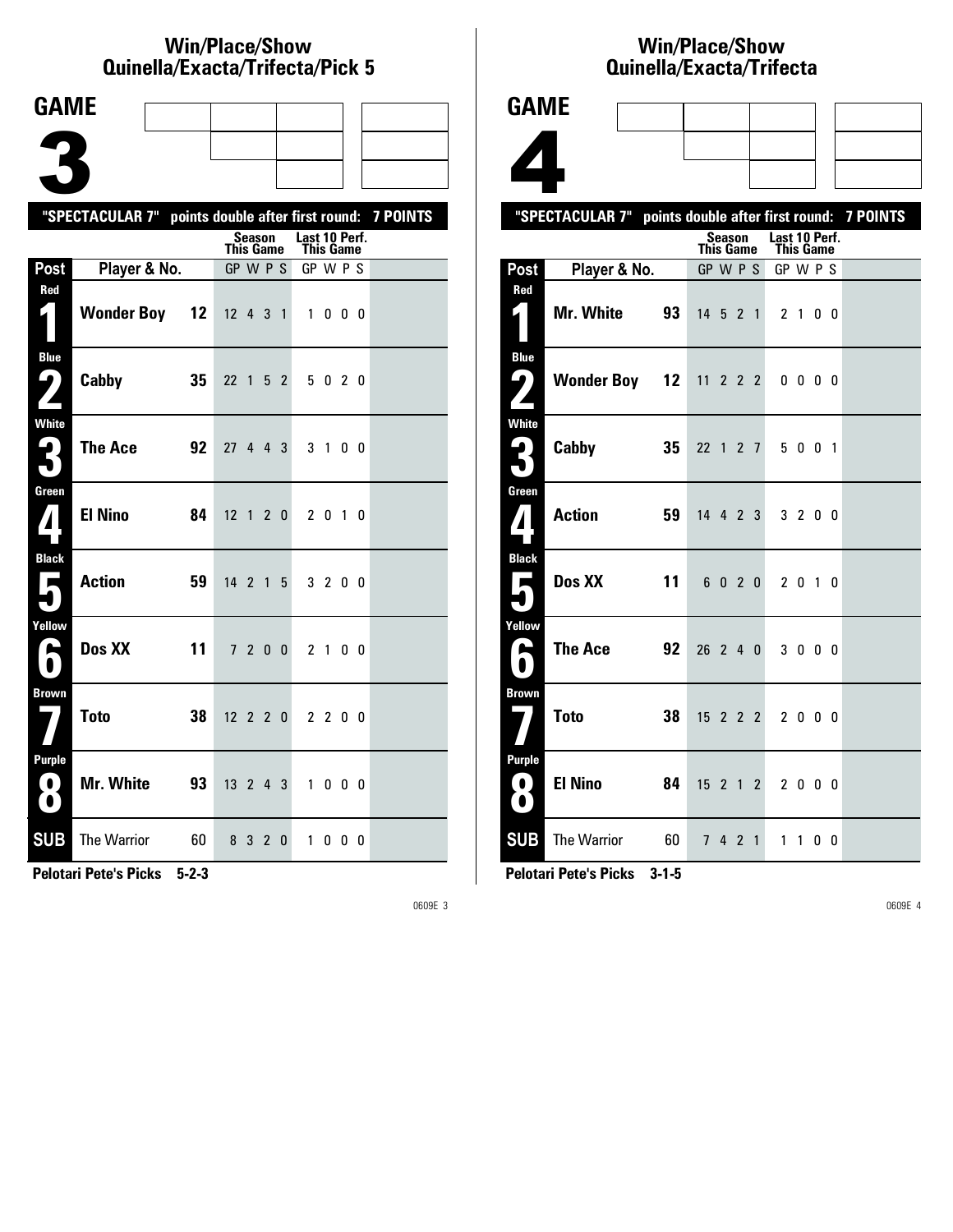# **Win/Place/Show Qui nel la/Exacta/Tri fecta**

| <b>GAME</b>                                   |                                      |                                                           |
|-----------------------------------------------|--------------------------------------|-----------------------------------------------------------|
|                                               |                                      |                                                           |
|                                               |                                      |                                                           |
|                                               |                                      | "SPECTACULAR 7" points double after first round: 7 POINTS |
|                                               |                                      | Last 10 Perf.<br>Season<br><b>This Game</b><br>This Game  |
| Post                                          | Player & No.                         | GP W P S<br>GP W P S                                      |
| Red                                           | <b>Fire Chef</b><br>14               | $14 \quad 3 \quad 5$<br>3<br>1 0 1 0                      |
| <b>Blue</b><br>9)<br>$\mathbf{Z}$             | <b>Action</b><br>59                  | $19$ 3 3 1<br>4 1 0 1                                     |
| <b>White</b><br>3                             | <b>The Warrior</b><br>60             | 30 9 6 7<br>$10 \t2 \t3 \t2$                              |
| Green<br>$\mathbf{Z}$                         | <b>El Nino</b><br>84                 | 21 7 1 1<br>4 1 0 0                                       |
| <b>Black</b><br>$\blacksquare$                | <b>Cool Hand</b><br>21               | 2 0 0 0<br>1000                                           |
| Yellow<br>A                                   | The King<br>28                       | 18 <sup>1</sup><br>$4\overline{5}$<br>4 0 1 1             |
| <b>Brown</b>                                  | <b>Robin Hood</b><br>25              | $12 \t2 \t0 \t2$<br>2 0 0 1                               |
| <b>Purple</b><br>$\left( 0\right)$<br>$\bf O$ | The Gladiator 77                     | 14012<br>5 0 1 0                                          |
| <b>SUB</b>                                    | Wonder Boy 12<br><b>TRAINER COOP</b> | 28 4 3<br>$\overline{2}$<br>8200                          |

**Pelotari Pete's Picks 3-2-6**

0609E 5

# **Win/Place/Show Qui nel la/Exacta/Tri fecta/Super fecta**

| <b>GAME</b>                      |                                                  |                     |                 |                            |          |
|----------------------------------|--------------------------------------------------|---------------------|-----------------|----------------------------|----------|
|                                  | Superfecta                                       |                     |                 |                            |          |
|                                  |                                                  |                     |                 |                            |          |
|                                  | "SPECTACULAR 9" points double after first round: |                     |                 |                            | 9 POINTS |
|                                  |                                                  | Season<br>This Game |                 | Last 10 Perf.<br>This Game |          |
| Post                             | Player & No.                                     | GP W P S            |                 | GP W P S                   |          |
| Red<br>И.                        | <b>Cool Hand</b><br>21                           | 2000                |                 | 1000                       |          |
| <b>Blue</b><br>ر ف               | <b>The Warrior</b><br>60                         | 31 12 2 5           | 10 <sub>6</sub> | 1 1                        |          |
| <b>White</b>                     | <b>Action</b><br>59                              | $20 \t5 \t4 \t3$    |                 | 4 1 0 1                    |          |
| Green<br>$\boldsymbol{I}$        | <b>The Gladiator</b><br>77                       | $14$ 2 4 1          |                 | 5000                       |          |
| <b>Black</b>                     | <b>Robin Hood</b><br>25                          | $12$ 2 4 0          |                 | 2 1                        | 0 0      |
| Yellow<br>е                      | <b>The King</b><br>28                            | $15$ 4 2 1          |                 | 4 0 1 0                    |          |
| <b>Brown</b>                     | <b>Fire Chef</b><br>14                           | $14 \t5 \t0 \t3$    |                 | 1000                       |          |
| <b>Purple</b><br>O.<br>$\bullet$ | <b>El Nino</b><br>84                             | 19<br>3 3 2         |                 | 4 0 1 0                    |          |
| <b>SUB</b>                       | Wonder Boy 12                                    | 25 4 5 3            |                 | 8 1 3 1                    |          |

**Pelotari Pete's Picks 1-5-3-7**